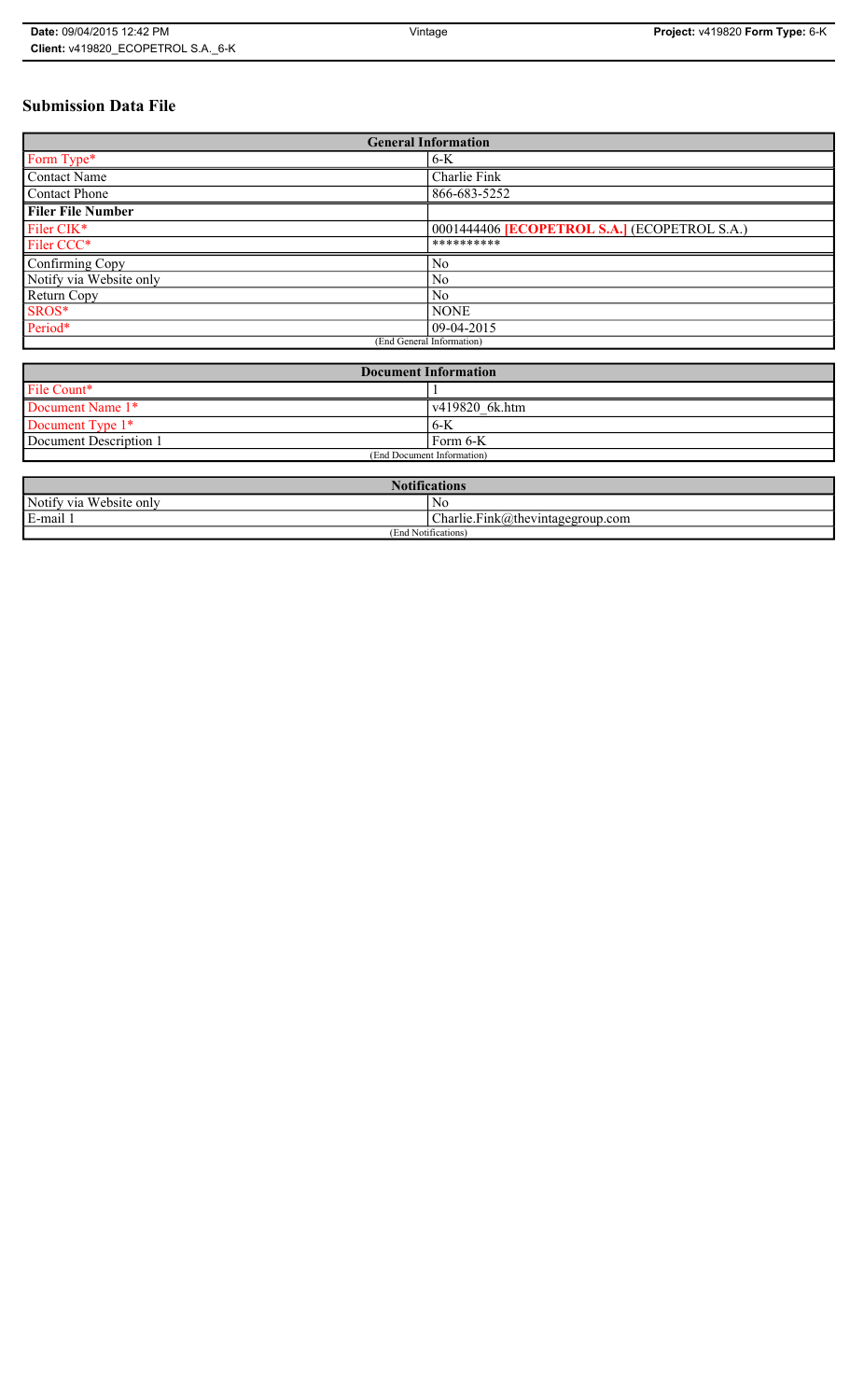#### **UNITED STATES SECURITIES AND EXCHANGE COMMISSION Washington, D.C. 20549**

#### **FORM 6-K**

# **REPORT OF FOREIGN PRIVATE ISSUER PURSUANT TO RULE 13a-16 OR 15d-16 UNDER THE SECURITIES EXCHANGE ACT OF 1934**

For the month of September, 2015 Commission File Number 001-34175

ECOPETROL S.A.

(Exact name of registrant as specified in its charter)

N.A.

(Translation of registrant's name into English)

COLOMBIA

(Jurisdiction of incorporation or organization)

Carrera 13 No. 36 – 24

BOGOTA D.C. – COLOMBIA (Address of principal executive offices)

Indicate by check mark whether the registrant files or will file annual reports under cover of Form 20-F or Form 40-F.

Form 20-F  $\boxtimes$  Form 40-F  $\Box$ 

Indicate by check mark if the registrant is submitting the Form 6-K in paper as permitted by Regulation S-T Rule 101(b)(1)

Yes $\Box$  No  $\boxtimes$ 

Indicate by check mark if the registrant is submitting the Form 6-K in paper as permitted by Regulation S-T Rule 101(b)(7)

Yes $\Box$  No  $\boxtimes$ 

Indicate by check mark whether the registrant by furnishing the information contained in this form is also thereby furnishing the information to the Commission pursuant to Rule 12g3-2(b) under the Securities Exchange Act of 1934.

### Yes $\Box$  No  $\boxtimes$

If "Yes" is marked, indicate below the file number assigned to the registrant in connection with Rule 12g3-2(b): 82-  $N/A$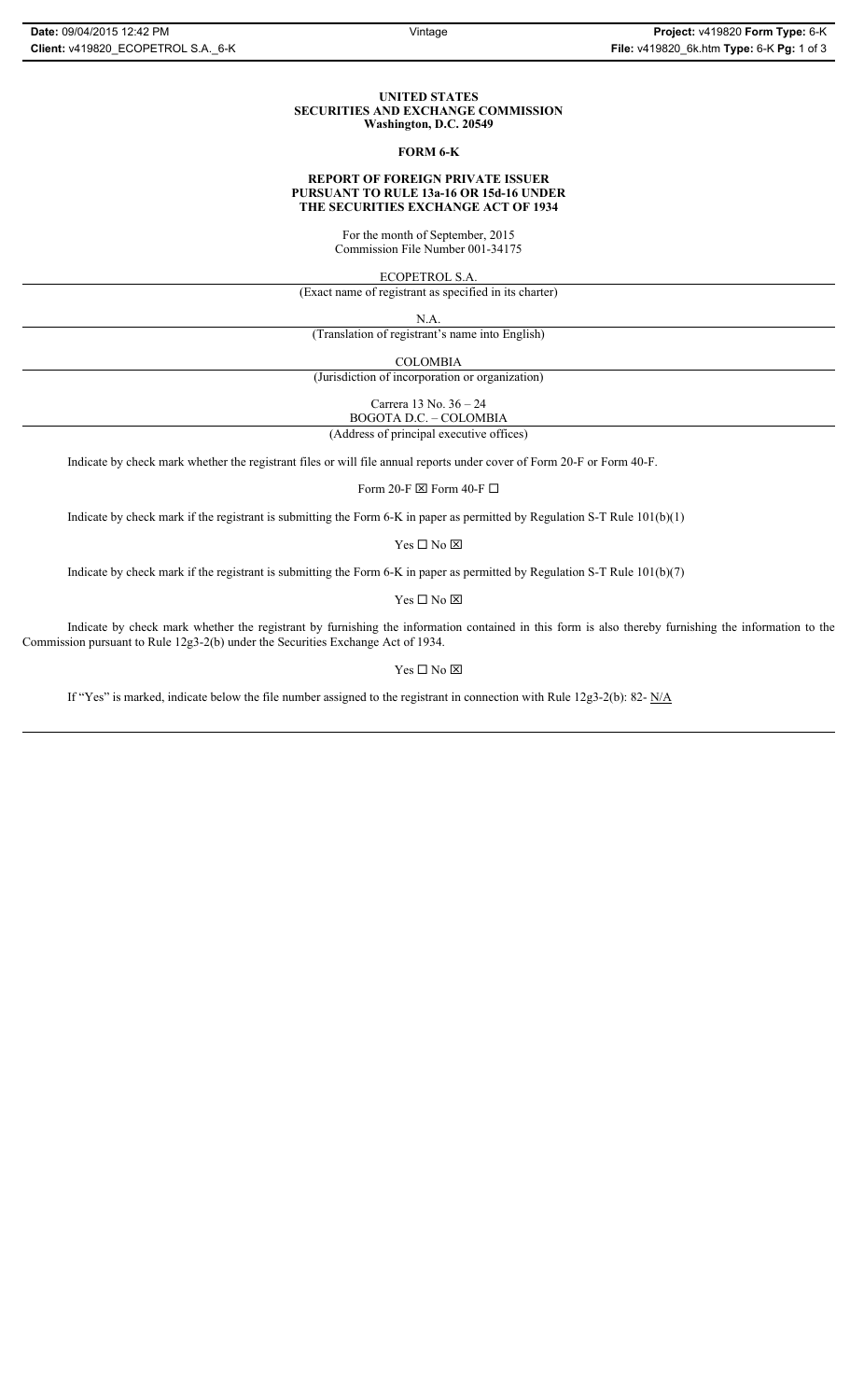| <b>Date:</b> 09/04/2015 12:42 PM   | Vintage | Project: v419820 Form Type: 6-K           |
|------------------------------------|---------|-------------------------------------------|
| Client: v419820 ECOPETROL S.A. 6-K |         | File: v419820 6k.htm Type: 6-K Pg: 2 of 3 |

# **Composition of the Board of Directors of Ecopetrol S.A.**

Ecopetrol S.A. (BVC: ECOPETROL; NYSE: EC; TSX: ECP) hereby announces the decision, by the Extraordinary Shareholders' Meeting held today, regarding the new composition of the Board of Directors:

Directors Representing the Government of Colombia:

- Minister of Finance and Public Credit (currently, Mauricio Cárdenas)
- x Minister of Mines and Energy (currently, Tomás Gonzalez)
- Director of the National Planning Department (currently, Simón Gaviria)

Independent Directors:

- Jorge Gabino Pinzón Sanchez
- Luis Fernando Ramírez Acuña
- Carlos Cure Cure
- Joaquín Moreno Uribe
- Horacio Ferreira Rueda (representative of the hydrocarbon-producing provinces)
- x Roberto Steiner Sampedro (representative of the minority shareholders)

### **Bogota, September 4, 2015**

*Ecopetrol is the largest company in Colombia and is an integrated oil and gas company; it is among the top 40 oil companies in the world and among the top four oil companies in Latin America. Besides Colombia – where it generates over 60% of the national production – it has exploration and production activities in* Brazil, Peru, and the US (Gulf of Mexico). Ecopetrol owns the largest refinery in Colombia, most of the pipeline and multi-product pipeline network in the *country, and is significantly increasing its participation in bio-fuels.* 

*This release contains statements that may be considered forward looking statements within the meaning of Section 27A of the U.S. Securities Act of 1933 and Section 21E of the U.S. Securities Exchange Act of 1934. All forward-looking statements, whether made in this release or in future filings or press releases or orally, address matters that involve risks and uncertainties, including in respect of the Company's prospects for growth and its ongoing access to capital to fund the Company's business plan, among others. Consequently, changes in the following factors, among others, could cause actual results to differ materially from those included in the forward-looking statements: market prices of oil and gas, our exploration and production activities, market conditions, applicable regulations, the exchange rate, Ecopetrol's competitiveness and the performance of Colombia's economy and industry, to mention a few. We do not intend, and do not assume any obligation to update these forward-looking statements.*

#### **For further information, please contact:**

**Head of Corporate Finance and Investor Relations (a)** María Catalina Escobar Phone: (+571) 234 5190 E-mail: investors@ecopetrol.com.co

**Media Relations (Colombia)**  Jorge Mauricio Tellez Phone: + 571-234-4329 e-mail: mauricio.tellez@ecopetrol.com.co